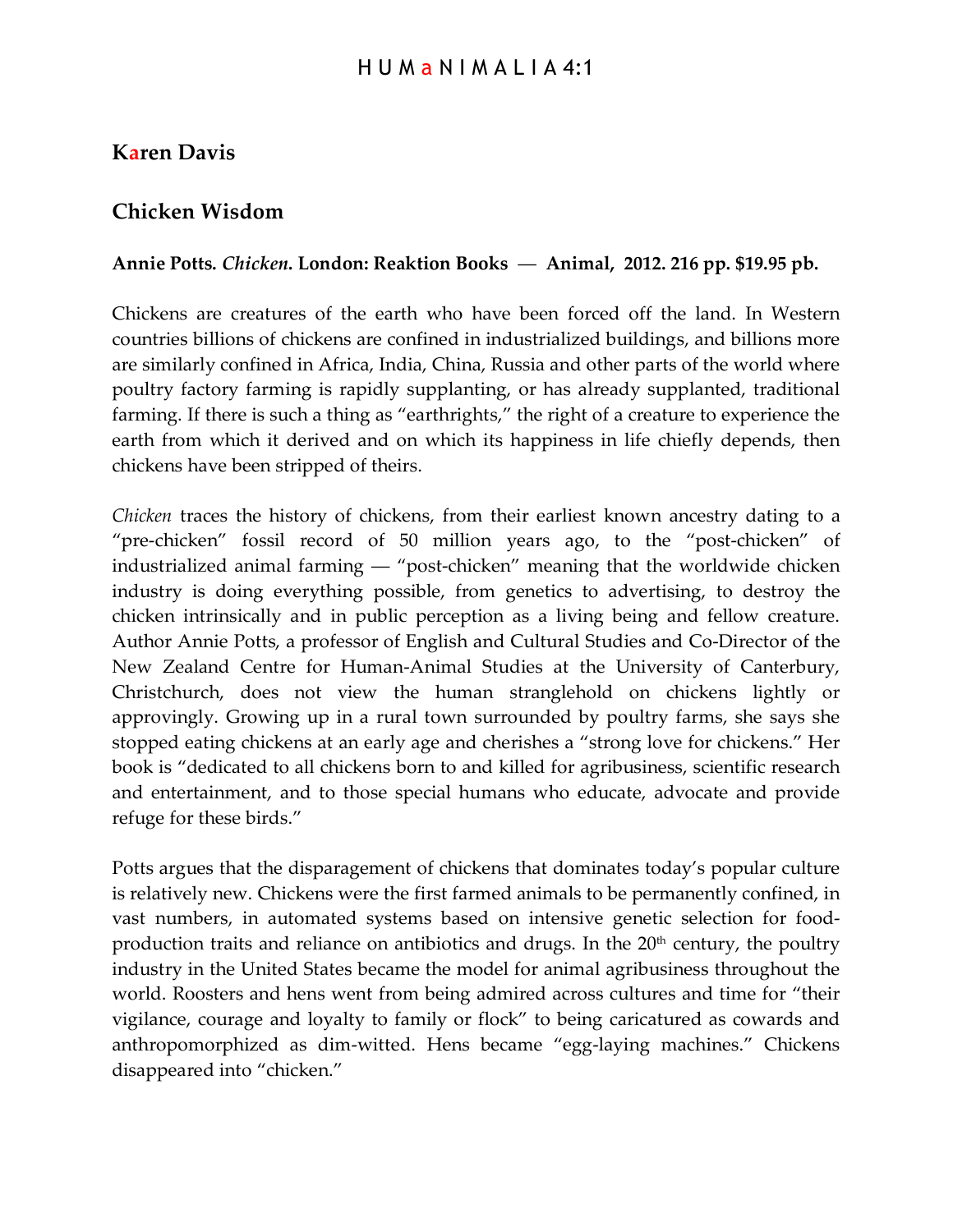The disappearance of chickens into rhetorical anonymity and featureless buildings crammed with thousands of unseen birds has made it easy for the poultry industry, through advertising, cartoons, and other means, to devalue chickens publicly, just as it is busy eviscerating chickens biologically through its worldwide experimental programs in universities, genetics, and pharmaceutical laboratories. Who knew or cared what happened to chickens as the flow of cheap chicken and eggs entered the market after World War II? A friend of mine said that when she was growing up in North Carolina in the 1940s and 1950s, every family kept a few chickens for eggs, but as soon as eggs started appearing in the grocery store, people stopped keeping chickens. Not having to tend them was labor-saving, and store-bought eggs were cheaper than feed and other supplies.

*Chicken* surveys the uses of chickens going back 8,000 years or so in folklore, popular culture, and art, from the "mythologies of ancient cultures to the mundane realities of the contemporary kitchen." Four stages in the domestication of chickens, who evolved in the tropical forests of Southeast Asia and the rugged foothills of the Himalayan mountains, are identified: religion, including ritual sacrifice of hens and roosters and worship of eggs as cosmic symbols; cockfighting; the 19<sup>th</sup>-century craze in Europe and America of breeding "fancy" chickens for exhibition, an enthusiasm sparked in gentleman farmers by the importation to the continent of Asian breeds of chickens; and the utility breeding of "egg-type" and "meat-type" birds which grew out of the fancy breeding frenzy to seal the fate of chickens in the  $20<sup>th</sup>$  century.

Potts traces a persistent tension in the human relationship with chickens. On the one hand, chickens have been accurately and appreciatively portrayed in literature and the arts; on the other hand, chickens have been trapped in anthropomorphic symbolisms and superstitions that have nothing to do with chickens except in a distorted, speciesist way. In cockfighting and religious rituals, chickens are tortured, killed and characterized by practitioners as *wanting* to be sacrificed to human and deific desires. As bad as industrialization has been for chickens, people have been assaulting chickens for ages ― in staged cockfights, blood fiestas, voodoo rituals, Hindu massacres, kaporos ceremonies, and more. Chickens deemed "sacred" disappear into symbolic, sacrificial designations and uses that are as obliterating of their actual selves, as grisly and demeaning to them, as their disappearance into meat is.

Fortunately, a counter strain of empathy and understanding runs through the record. In the chapter called "Chicken Wisdom," Potts quotes people in previous centuries who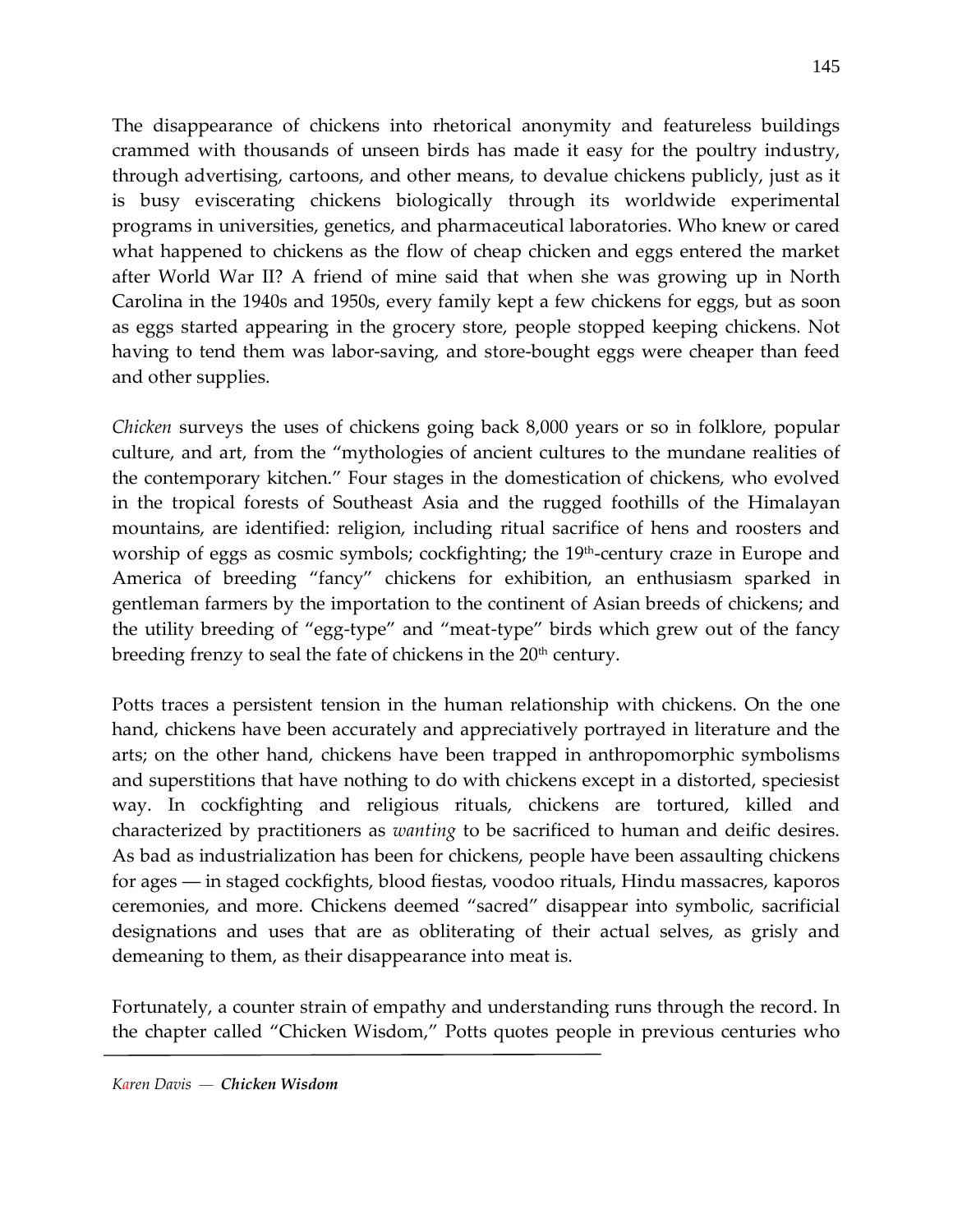delighted in the devotion of roosters and hens to their families and the ability of chickens to bond with other species. The Renaissance ornithologist Ulisse Aldrovandi wrote of a hen he raised "who would not go to sleep at night anywhere except near me and my books." The eighteenth-century natural historian Gilbert White wrote of the affection he observed between a hen and a horse whose mutual loneliness brought them together. The hen would approach the horse "with notes of complacency, rubbing herself gently against his legs, while the horse would look down with satisfaction, and move with the greatest caution and circumspection, lest he should trample on his diminutive companion."

This chapter provides important information about the intelligence, emotional sensitivities, social sophistication and sensory complexity of chickens, dispelling any notion that chickens are stupid or inferior beings. The idea that mammalian brains are superior to avian brains, or that "tiny things just can't be intelligent or aware," is discredited. Potts explains that while the neuroanatomy of mammals and birds diverged during evolution, the mental development of both "has actually been convergent." The cortical cells of mammals developed on the surface of the brain, while homologous cells in birds were retained "deeper within the cortex."

Chickens have excellent hearing, full-spectrum color vision, discriminating smell and taste receptors, and acutely sensitive skin. Their beaks, with which they explore their surroundings, forage for food, rake in nesting materials, preen their feathers, and defend themselves against predators, are endowed with special receptors enabling them to make "exact tactile judgments." Chickens love to sunbathe, dustbathe, and socialize together. Their daily activities include playful chases, occasional spats, and vigorous vocal announcements ― crows, egg cackles, predator warnings, and "chook, Chook, CHOOK!" whenever food is found. Chickens have singing sounds of contentment that resonate through the flock intermittently during the day and often as they are settling down on their perches for the night. They use their voices not only to exchange information intimately and across distances, but to express joy and enthusiasm as well as boredom, weariness and woe. Having lived with chickens since 1985, I know that chickens are vibrant individuals, cheerful in all kinds of weather from sunshine to snow, and as Potts shows through stories she relates, chickens assert "their own forms of agency and self-determination."

The vitality of chickens is crushed, however, by the poultry and egg industries, which operate unchecked by conscience or accountability. In the chapter "Meat Chicks and Egg Machines," Potts shows the horror to which humans have condemned chickens for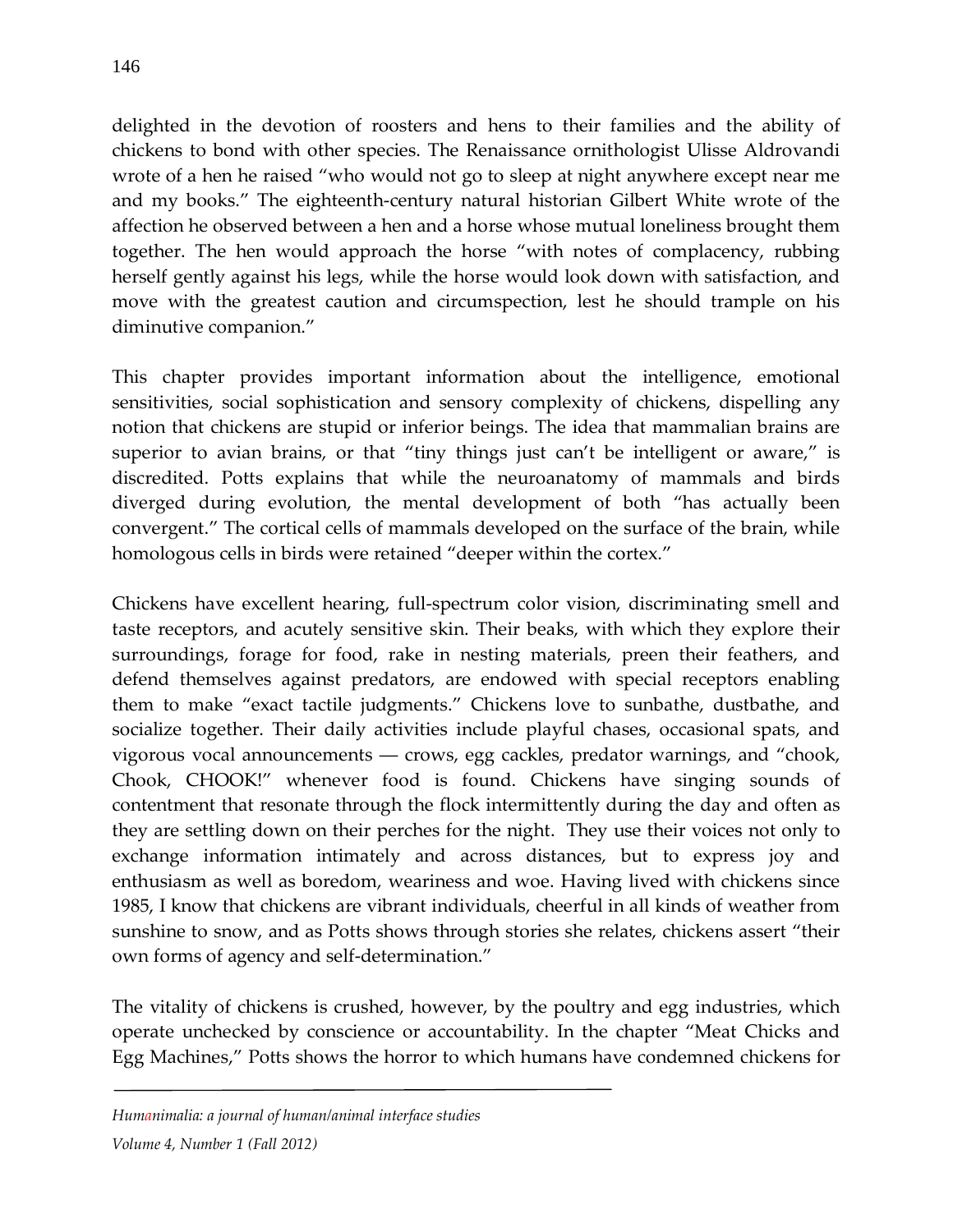products we do not need and should not be eating. She writes that in modern societies, chicken have become denatured, depersonalized and even "de-animalized." This summary is apt so long so we remember that the minds, consciousness, and sensitivities of billions of chickens, whose body parts are marketed disgustingly as "wholesome food," remain intact.

I personally have facilitated the recovery of hundreds of chickens rescued from poultry and egg operations. I have witnessed the revival of their personalities and selfconfidence under the influence of sunshine, fresh air, loving care, and loss of fear. They have been traumatized, and as Potts writes, the suffering we inflict on chickens "seems set to intensify even further." Yet their proprioceptive awareness remains and will persist, I believe, in the form of phantom limbic ancestral memories, recalling who they are ontologically, before our punishing hands were laid upon them.

In her "Epilogue: Appreciating Chickens," Potts writes that alongside the terrible developments in poultry farming, there has been "a resurgence of interest in chickens as backyard helpers and cherished companions." This interest is attributed to nostalgia for nature and a desire for contact with other species along with the activism and increased visibility of animal advocacy groups in North America, Europe and Australia. In Britain in the early 1970s, Clare Druce and her mother Violet Spaulding launched Chickens' Lib, the first advocacy organization in the world dedicated specifically to exposing the atrocities of modern poultry and egg production. Clare Druce, together with a beloved hen I rescued in Maryland in 1985 named Viva, inspired me to establish United Poultry Concerns in 1990.

While the trend in urban backyard chicken-keeping has benefited chickens insofar as people who previously knew chickens only as food have discovered how delightful they are as living creatures, it has also attracted people who mistreat their birds and brag on the Internet about their slaughtering activities; it has also fostered a bustling hatchery business entailing the same kinds of factory-farm cruelties and callousness that small farm practitioners and locavores claim to reject. Sanctuaries such as United Poultry Concerns and Chicken Run Rescue in the United States, and The British Hen Welfare Trust in the United Kingdom, have taken in many "casualties of the urban chicken movement," but our ability to absorb even a fraction of these victims, of whom the majority are roosters, is limited.